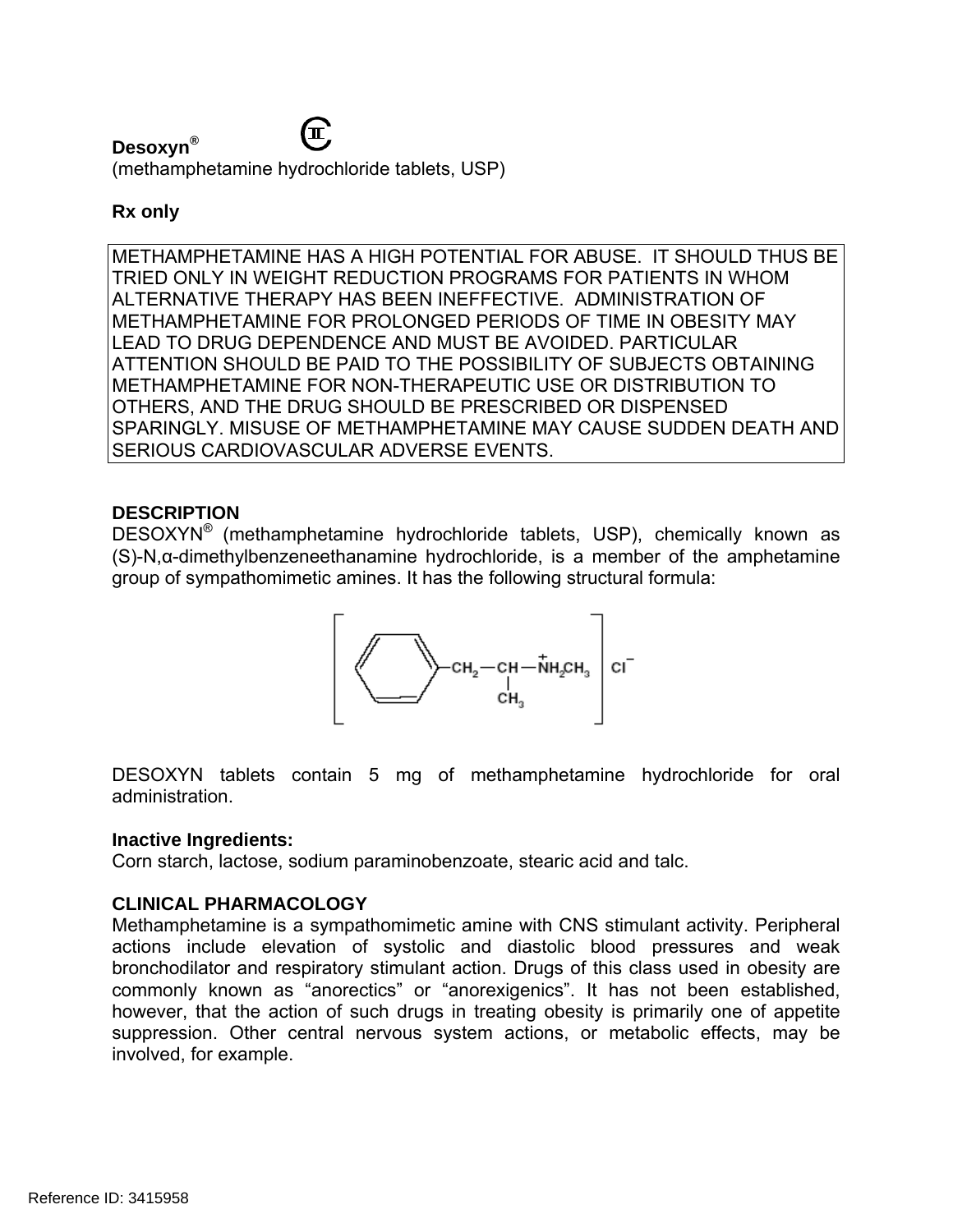Adult obese subjects instructed in dietary management and treated with "anorectic" drugs, lose more weight on the average than those treated with placebo and diet, as determined in relatively short-term clinical trials.

The magnitude of increased weight loss of drug-treated patients over placebo-treated patients is only a fraction of a pound a week. The rate of weight loss is greatest in the first weeks of therapy for both drug and placebo subjects and tends to decrease in succeeding weeks. The origins of the increased weight loss due to the various possible drug effects are not established. The amount of weight loss associated with the use of an "anorectic" drug varies from trial to trial, and the increased weight loss appears to be related in part to variables other than the drug prescribed, such as the physicianinvestigator, the population treated, and the diet prescribed. Studies do not permit conclusions as to the relative importance of the drug and non-drug factors on weight loss.

The natural history of obesity is measured in years, whereas the studies cited are restricted to a few weeks duration; thus, the total impact of drug-induced weight loss over that of diet alone must be considered clinically limited.

The mechanism of action involved in producing the beneficial behavioral changes seen in hyperkinetic children receiving methamphetamine is unknown.

In humans, methamphetamine is rapidly absorbed from the gastrointestinal tract. The primary site of metabolism is in the liver by aromatic hydroxylation, N-dealkylation and deamination. At least seven metabolites have been identified in the urine. The biological half-life has been reported in the range of 4 to 5 hours. Excretion occurs primarily in the urine and is dependent on urine pH. Alkaline urine will significantly increase the drug half-life. Approximately 62% of an oral dose is eliminated in the urine within the first 24 hours with about one-third as intact drug and the remainder as metabolites.

### **INDICATIONS AND USAGE**

**Attention Deficit Disorder with Hyperactivity:** DESOXYN tablets are indicated as an integral part of a total treatment program which typically includes other remedial measures (psychological, educational, social) for a stabilizing effect in children over 6 years of age with a behavioral syndrome characterized by the following group of developmentally inappropriate symptoms: moderate to severe distractibility, short attention span, hyperactivity, emotional lability, and impulsivity. The diagnosis of this syndrome should not be made with finality when these symptoms are only of comparatively recent origin. Nonlocalizing (soft) neurological signs, learning disability, and abnormal EEG may or may not be present, and a diagnosis of central nervous system dysfunction may or may not be warranted.

**Exogenous Obesity:** as a short-term (i.e., a few weeks) adjunct in a regimen of weight reduction based on caloric restriction, for patients in whom obesity is refractory to alternative therapy, e.g., repeated diets, group programs, and other drugs.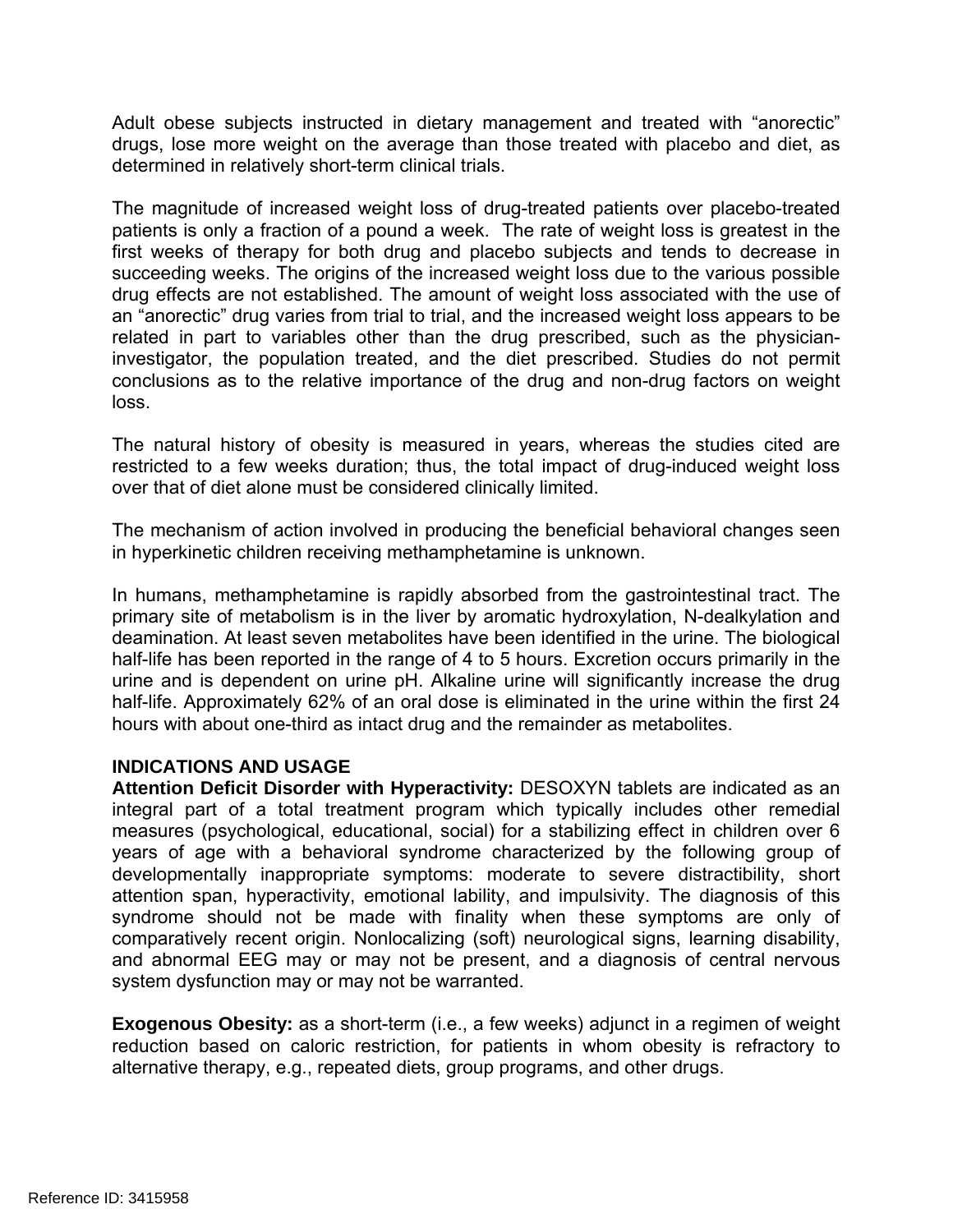The limited usefulness of DESOXYN tablets (see **CLINICAL PHARMACOLOGY**) should be weighed against possible risks inherent in use of the drug, such as those described below.

#### **CONTRAINDICATIONS**

DESOXYN tablets are contraindicated during or within 14 days following the administration of monoamine oxidase inhibitors; hypertensive crisis may result. It is also contraindicated in patients with glaucoma, advanced arteriosclerosis, symptomatic cardiovascular disease, moderate to severe hypertension, hyperthyroidism or known hypersensitivity or idiosyncrasy to sympathomimetic amines. Methamphetamine should not be given to patients who are in an agitated state or who have a history of drug abuse.

#### **WARNINGS**

Tolerance to the anorectic effect usually develops within a few weeks. When this occurs, the recommended dose should not be exceeded in an attempt to increase the effect; rather, the drug should be discontinued (see **DRUG ABUSE AND DEPENDENCE**).

#### **Serious Cardiovascular Events**

**Sudden Death and Pre-existing Structural Cardiac Abnormalities or Other Serious Heart Problems:** 

- **Children and Adolescents:** Sudden death has been reported in association with CNS stimulant treatment at usual doses in children and adolescents with structural cardiac abnormalities or other serious heart problems. Although some serious heart problems alone carry an increased risk of sudden death, stimulant products generally should not be used in children or adolescents with known serious structural cardiac abnormalities, cardiomyopathy, serious heart rhythm abnormalities, or other serious cardiac problems that may place them at increased vulnerability to the sympathomimetic effects of a stimulant drug.
- **Adults:** Sudden deaths, stroke, and myocardial infarction have been reported in adults taking stimulant drugs at usual doses for ADHD. Although the role of stimulants in these adult cases is also unknown, adults have a greater likelihood than children of having serious structural cardiac abnormalities, cardiomyopathy, serious heart rhythm abnormalities, coronary artery disease, or other serious cardiac problems. Adults with such abnormalities should also generally not be treated with stimulant drugs.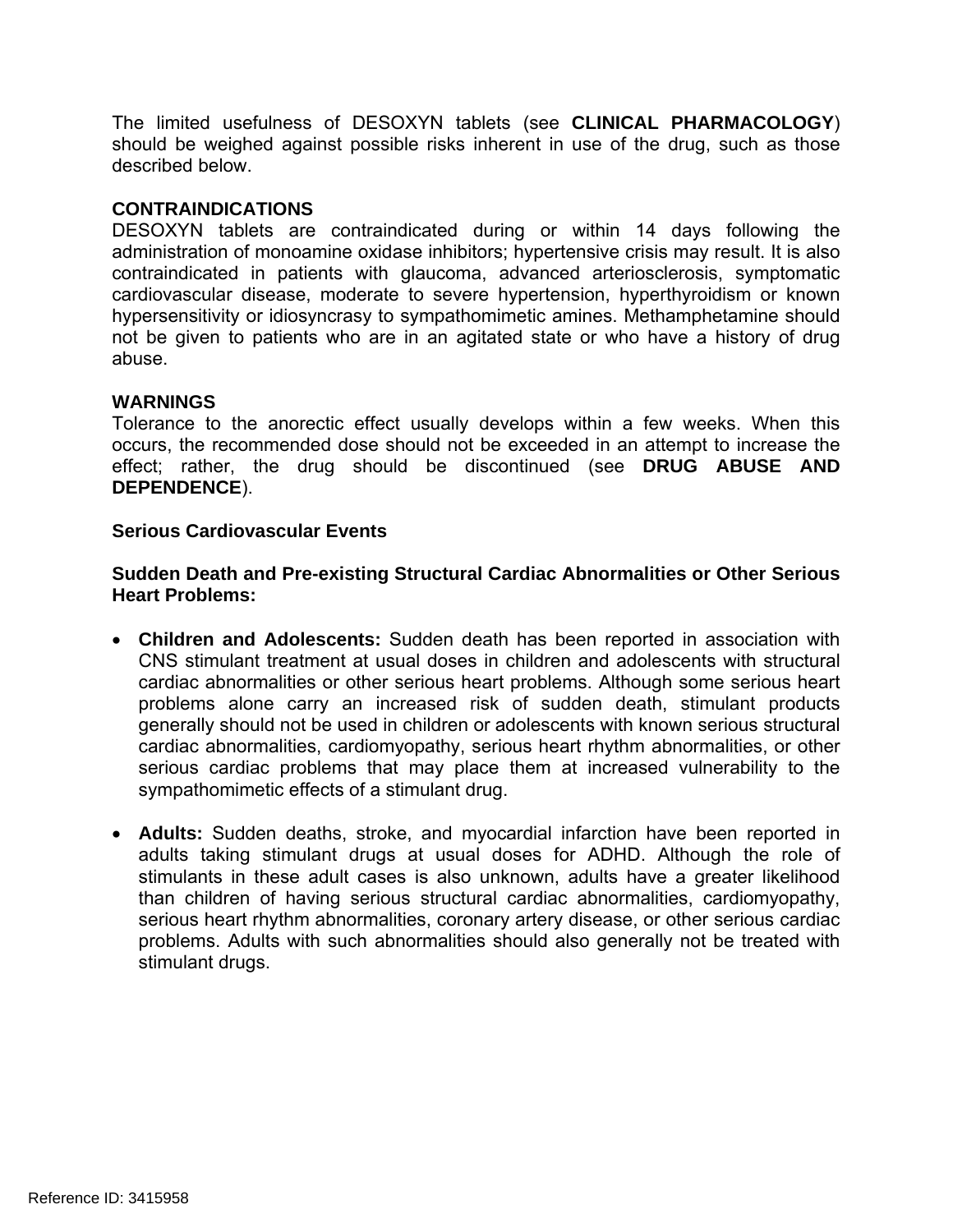**Hypertension and other Cardiovascular Conditions:** Stimulant medications cause a modest increase in average blood pressure (about 2-4 mmHg) and average heart rate (about 3-6 bpm), and individuals may have larger increases. While the mean changes alone would not be expected to have short-term consequences, all patients should be monitored for larger changes in heart rate and blood pressure. Caution is indicated in treating patients whose underlying medical conditions might be compromised by increases in blood pressure or heart rate, e.g., those with pre-existing hypertension, heart failure, recent myocardial infarction, or ventricular arrhythmia.

**Assessing Cardiovascular Status in Patients being Treated with Stimulant Medications:** Children, adolescents, or adults who are being considered for treatment with stimulant medications should have a careful history (including assessment for a family history of sudden death or ventricular arrhythmia) and physical exam to assess for the presence of cardiac disease, and should receive further cardiac evaluation if findings suggest such disease (e.g., electrocardiogram and echocardiogram). Patients who develop symptoms such as exertional chest pain, unexplained syncope, or other symptoms suggestive of cardiac disease during stimulant treatment should undergo a prompt cardiac evaluation.

## **Psychiatric Adverse Events**

**Pre-existing Psychosis:** Administration of stimulants may exacerbate symptoms of behavior disturbance and thought disorder in patients with a pre-existing psychotic disorder.

**Bipolar Illness:** Particular care should be taken in using stimulants to treat ADHD in patients with comorbid bipolar disorder because of concern for possible induction of a mixed/manic episode in such patients. Prior to initiating treatment with a stimulant, patients with comorbid depressive symptoms should be adequately screened to determine if they are at risk for bipolar disorder; such screening should include a detailed psychiatric history, including a family history of suicide, bipolar disorder, and depression.

**Emergence of New Psychotic or Manic Symptoms:** Treatment emergent psychotic or manic symptoms, e.g., hallucinations, delusional thinking, or mania in children and adolescents without a prior history of psychotic illness or mania can be caused by stimulants at usual doses. If such symptoms occur, consideration should be given to a possible causal role of the stimulant, and discontinuation of treatment may be appropriate. In a pooled analysis of multiple short-term, placebo-controlled studies, such symptoms occurred in about 0.1% (4 patients with events out of 3482 exposed to methylphenidate or amphetamine for several weeks at usual doses) of stimulant-treated patients compared to 0 in placebo-treated patients.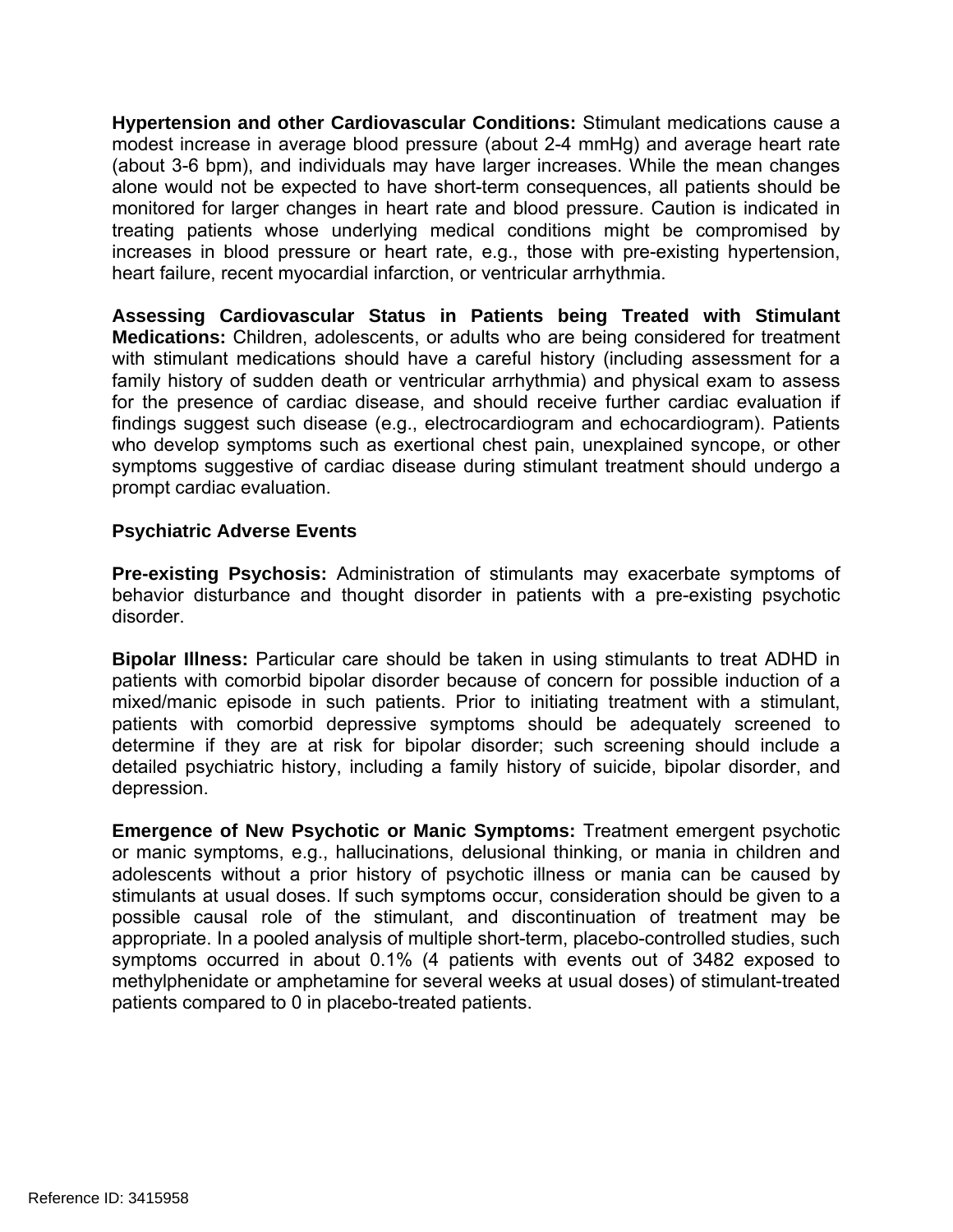**Aggression:** Aggressive behavior or hostility is often observed in children and adolescents with ADHD, and has been reported in clinical trials and the postmarketing experience of some medications indicated for the treatment of ADHD. Although there is no systematic evidence that stimulants cause aggressive behavior or hostility, patients beginning treatment for ADHD should be monitored for the appearance of or worsening of aggressive behavior or hostility.

**Long-Term Suppression of Growth:** Careful follow-up of weight and height in children ages 7 to 10 years who were randomized to either methylphenidate or non-medication treatment groups over 14 months, as well as in naturalistic subgroups of newly methylphenidate-treated and non-medication treated children over 36 months (to the ages of 10 to 13 years), suggests that consistently medicated children (i.e., treatment for 7 days per week throughout the year) have a temporary slowing in growth rate (on average, a total of about 2 cm less growth in height and 2.7 kg less growth in weight over 3 years), without evidence of growth rebound during this period of development. Published data are inadequate to determine whether chronic use of amphetamines may cause a similar suppression of growth, however, it is anticipated that they likely have this effect as well. Therefore, growth should be monitored during treatment with stimulants, and patients who are not growing or gaining height or weight as expected may need to have their treatment interrupted.

**Seizures:** There is some clinical evidence that stimulants may lower the convulsive threshold in patients with prior history of seizures, in patients with prior EEG abnormalities in absence of seizures, and, very rarely, in patients without a history of seizures and no prior EEG evidence of seizures. In the presence of seizures, the drug should be discontinued.

**Peripheral Vasculopathy, including Raynaud's phenomenon:** Stimulants, including DESOXYN, used to treat ADHD are associated with peripheral vasculopathy, including Raynaud's phenomenon. Signs and symptoms are usually intermittent and mild; however, very rare sequelae include digital ulceration and/or soft tissue breakdown. Effects of peripheral vasculopathy, including Raynaud's phenomenon, were observed in post-marketing reports at different times and at therapeutic doses in all age groups throughout the course of treatment. Signs and symptoms generally improve after reduction in dose or discontinuation of drug. Careful observation for digital changes is necessary during treatment with ADHD stimulants. Further clinical evaluation (e.g., rheumatology referral) may be appropriate for certain patients.

**Visual Disturbance:** Difficulties with accommodation and blurring of vision have been reported with stimulant treatment.

### **PRECAUTIONS**

**General:** DESOXYN tablets should be used with caution in patients with even mild hypertension.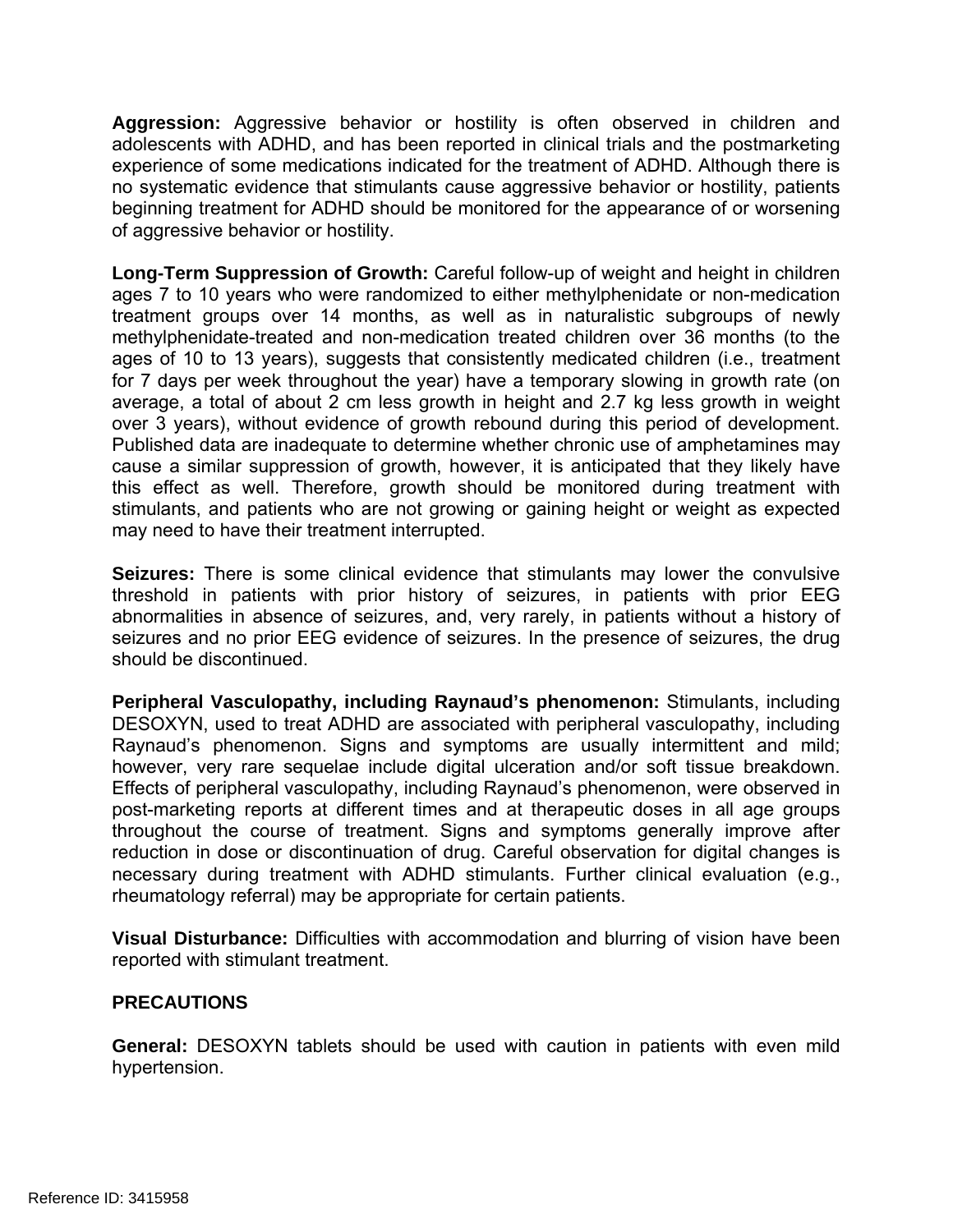Methamphetamine should not be used to combat fatigue or to replace rest in normal persons.

Prescribing and dispensing of methamphetamine should be limited to the smallest amount that is feasible at one time in order to minimize the possibility of overdosage.

**Information for Patients:** The patient should be informed that methamphetamine may impair the ability to engage in potentially hazardous activities, such as, operating machinery or driving a motor vehicle.

*Circulation problems in fingers and toes [Peripheral vasculopathy, including Raynaud's phenomenon]* 

- Instruct patients beginning treatment with DESOXYN about the risk of peripheral vasculopathy, including Raynaud's Phenomenon, and associated signs and symptoms: fingers or toes may feel numb, cool, painful, and/or may change color from pale, to blue, to red.
- Instruct patients to report to their physician any new numbness, pain, skin color change, or sensitivity to temperature in fingers or toes.
- **Instruct patients to call their physician immediately with any signs of unexplained wounds appearing on fingers or toes while taking DESOXYN.**
- Further clinical evaluation (e.g., rheumatology referral) may be appropriate for certain patients.

The patient should be cautioned not to increase dosage, except on advice of the physician.

Prescribers or other health professionals should inform patients, their families, and their caregivers about the benefits and risks associated with treatment with methamphetamine and should counsel them in its appropriate use. A patient Medication Guide is available for DESOXYN. The prescriber or health professional should instruct patients, their families, and their caregivers to read the Medication Guide and should assist them in understanding its contents. Patients should be given the opportunity to discuss the contents of the Medication Guide and to obtain answers to any questions they may have. The complete text of the Medication Guide is available at www.recordatirarediseases.com.

**Drug Interactions:** Insulin requirements in diabetes mellitus may be altered in association with the use of methamphetamine and the concomitant dietary regimen.

Methamphetamine may decrease the hypotensive effect of *guanethidine*.

DESOXYN should not be used concurrently with *monoamine oxidase inhibitors* (see **CONTRAINDICATIONS**).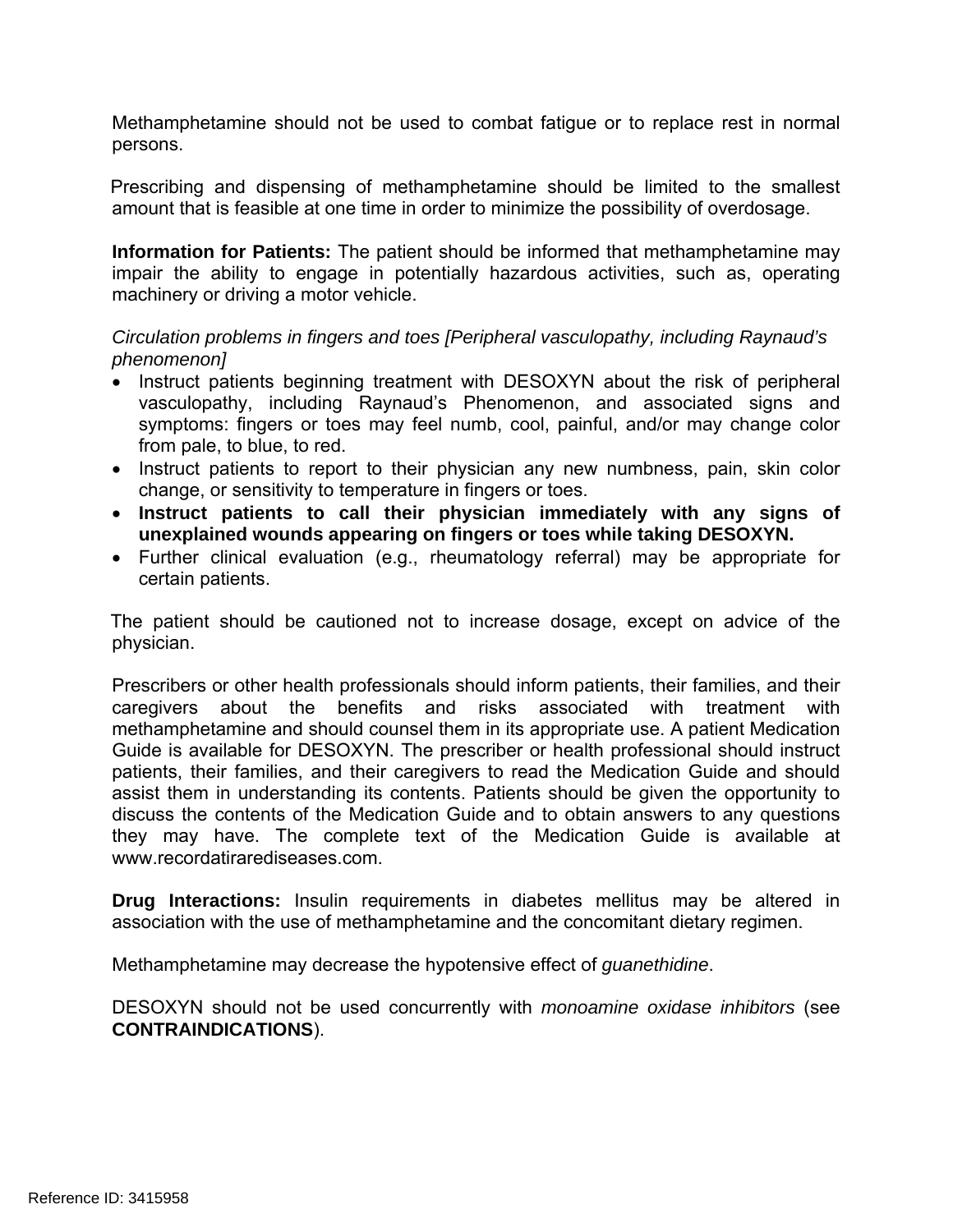Concurrent administration of *tricyclic antidepressants* and indirect-acting sympathomimetic amines such as the amphetamines, should be closely supervised and dosage carefully adjusted.

*Phenothiazines* are reported in the literature to antagonize the CNS stimulant action of the amphetamines.

**Drug/Laboratory Test Interactions:** Literature reports suggest that amphetamines may be associated with significant elevation of plasma corticosteroids. This should be considered if determination of plasma corticosteroid levels is desired in a person receiving amphetamines.

**Carcinogenesis, Mutagenesis, Impairment of Fertility:** Data are not available on long-term potential for carcinogenicity, mutagenicity, or impairment of fertility.

#### **Pregnancy**

**Teratogenic effects:** Pregnancy Category C. Methamphetamine has been shown to have teratogenic and embryocidal effects in mammals given high multiples of the human dose. There are no adequate and well-controlled studies in pregnant women. DESOXYN tablets should not be used during pregnancy unless the potential benefit justifies the potential risk to the fetus.

**Nonteratogenic effects:** Infants born to mothers dependent on amphetamines have an increased risk of premature delivery and low birth weight. Also, these infants may experience symptoms of withdrawal as demonstrated by dysphoria, including agitation and significant lassitude.

**Usage in Nursing Mothers:** Amphetamines are excreted in human milk. Mothers taking amphetamines should be advised to refrain from nursing.

**Pediatric Use:** Safety and effectiveness for use as an anorectic agent in children below the age of 12 years have not been established.

Long-term effects of methamphetamine in children have not been established (see **WARNINGS**).

Drug treatment is not indicated in all cases of the behavioral syndrome characterized by moderate to severe distractibility, short attention span, hyperactivity, emotional lability and impulsivity. It should be considered only in light of the complete history and evaluation of the child. The decision to prescribe DESOXYN tablets should depend on the physician's assessment of the chronicity and severity of the child's symptoms and their appropriateness for his/her age. Prescription should not depend solely on the presence of one or more of the behavioral characteristics.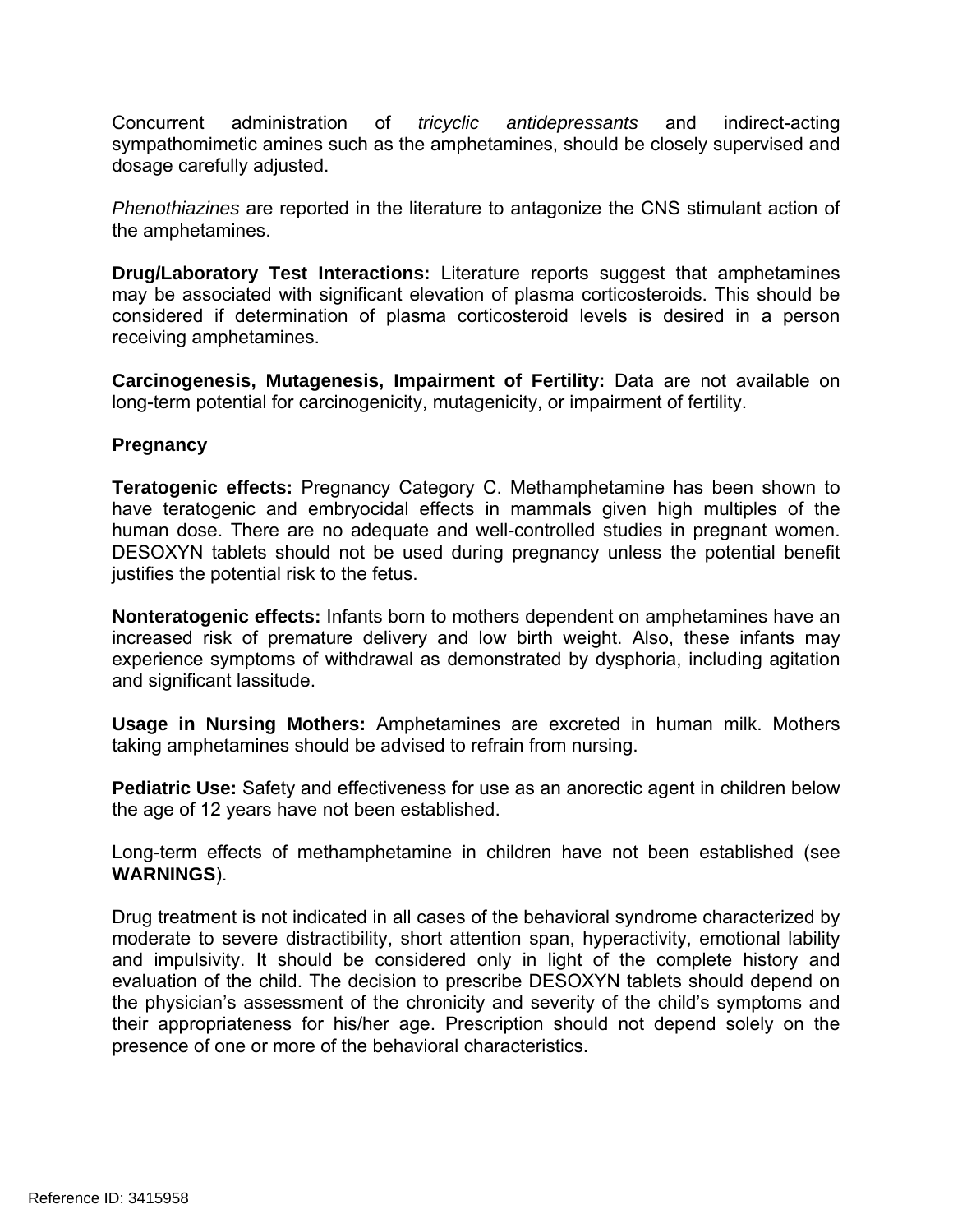When these symptoms are associated with acute stress reactions, treatment with DESOXYN tablets is usually not indicated.

Clinical experience suggests that in psychotic children, administration of DESOXYN tablets may exacerbate symptoms of behavior disturbance and thought disorder.

Amphetamines have been reported to exacerbate motor and phonic tics and Tourette's syndrome. Therefore, clinical evaluation for tics and Tourette's syndrome in children and their families should precede use of stimulant medications.

**Geriatric Use:** Clinical Studies of DESOXYN did not include sufficient numbers of subjects age 65 years and over to determine whether elderly subjects respond differently from younger subjects. Other reported clinical experience has not identified differences in responses between the elderly and younger patients. In general, dose selection for an elderly patient should be cautious, usually starting at the low end of the dosing range, reflecting the greater frequency of decreased hepatic, renal or cardiac function, and of concomitant disease or other drug therapy observed in this population.

#### **ADVERSE REACTIONS**

The following are adverse reactions in decreasing order of severity within each category that have been reported:

**Cardiovascular:** Elevation of blood pressure, tachycardia and palpitation. Fatal cardiorespiratory arrest has been reported, mostly in the context of abuse/misuse.

**Central Nervous System:** Psychotic episodes have been rarely reported at recommended doses. Dizziness, dysphoria, overstimulation, euphoria, insomnia, tremor, restlessness and headache. Exacerbation of motor and phonic tics and Tourette's syndrome.

**Gastrointestinal:** Diarrhea, constipation, dryness of mouth, unpleasant taste and other gastrointestinal disturbances.

#### **Hypersensitivity:** Urticaria.

**Endocrine:** Impotence and changes in libido; frequent or prolonged erections.

**Miscellaneous:** Suppression of growth has been reported with the long-term use of stimulants in children (see **WARNINGS**).

**To report SUSPECTED ADVERSE REACTIONS, contact Recordati Rare Diseases Inc. at 1-888-575-8344 or FDA at 1-800-FDA-1088 or www.fda.gov/medwatch.** 

#### **DRUG ABUSE AND DEPENDENCE**

*Controlled Substance:* DESOXYN tablets are subject to control under DEA schedule II.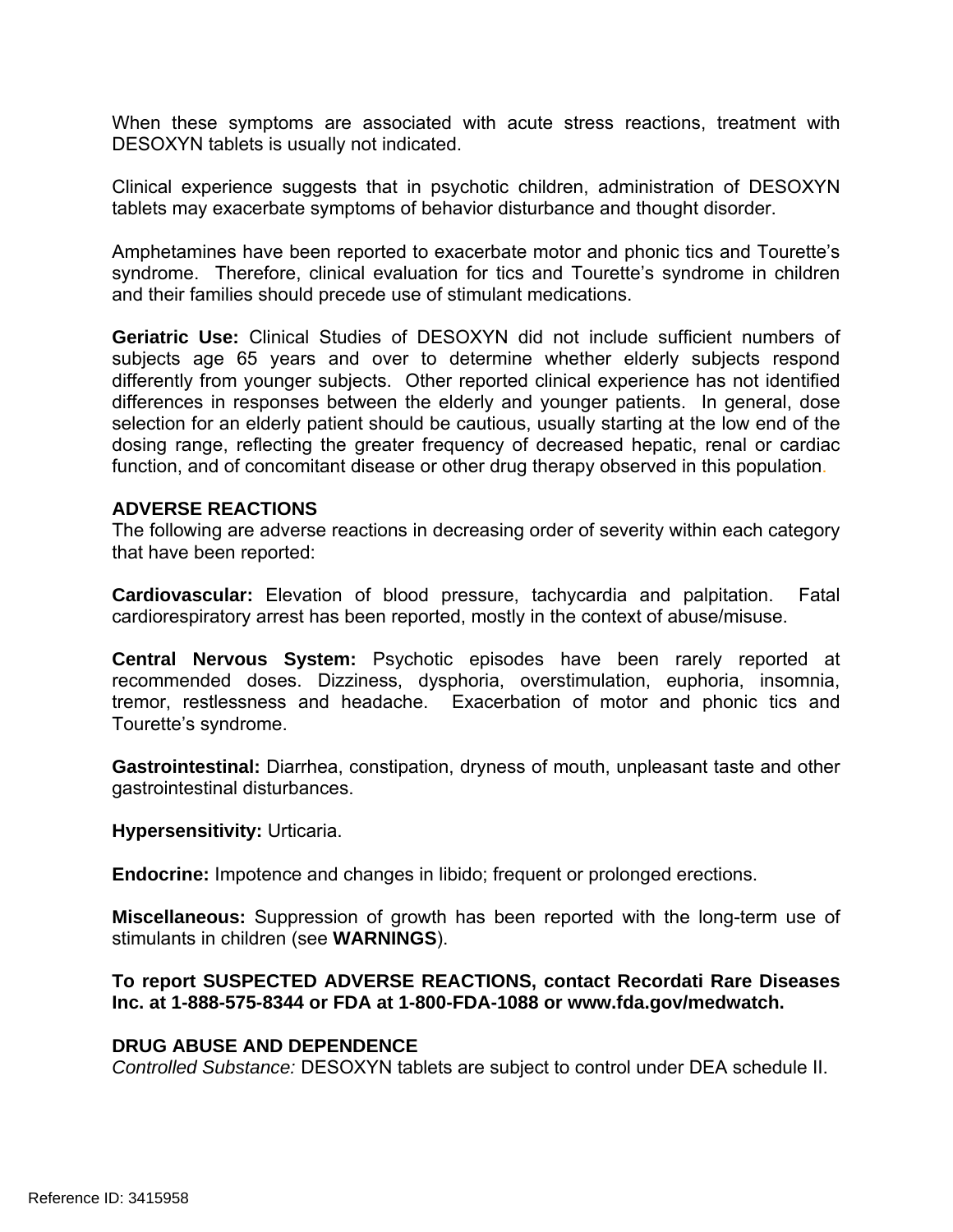**Abuse:** Methamphetamine has been extensively abused. Tolerance, extreme psychological dependence, and severe social disability have occurred. There are reports of patients who have increased the dosage to many times that recommended. Abrupt cessation following prolonged high dosage administration results in extreme fatigue and mental depression; changes are also noted on the sleep EEG. Manifestations of chronic intoxication with methamphetamine include severe dermatoses, marked insomnia, irritability, hyperactivity, and personality changes. The most severe manifestation of chronic intoxication is psychosis often clinically indistinguishable from schizophrenia. Abuse and/or misuse of methamphetamine have resulted in death. Fatal cardiorespiratory arrest has been reported in the context of abuse and/or misuse of methamphetamine.

### **OVERDOSAGE**

Manifestations of acute overdosage with methamphetamine include restlessness, tremor, hyperreflexia, rapid respiration, confusion, assaultiveness, hallucinations, panic states, hyperpyrexia, and rhabdomyolysis. Fatigue and depression usually follow the central stimulation. Cardiovascular effects include arrhythmias, hypertension or hypotension, and circulatory collapse. Gastrointestinal symptoms include nausea, vomiting, diarrhea, and abdominal cramps. Fatal poisoning usually terminates in convulsions and coma.

Consult with a Certified Poison Control Center regarding treatment for up to date guidance and advice. Management of acute methamphetamine intoxication is largely symptomatic and includes gastric evacuation, administration of activated charcoal, and sedation. Experience with hemodialysis or peritoneal dialysis is inadequate to permit recommendations in this regard.

Acidification of urine increases methamphetamine excretion, but is believed to increase risk of acute renal failure if myoglobinuria is present. Intravenous phentolamine (Regitine\*) has been suggested for possible acute, severe hypertension, if this complicates methamphetamine overdosage. Usually a gradual drop in blood pressure will result when sufficient sedation has been achieved. Chlorpromazine has been reported to be useful in decreasing CNS stimulation and sympathomimetic effects.

\*Regitine is a registered trademark of Novartis.

### **DOSAGE AND ADMINISTRATION**

DESOXYN tablets are given orally.

Methamphetamine should be administered at the lowest effective dosage, and dosage should be individually adjusted. Late evening medication should be avoided because of the resulting insomnia.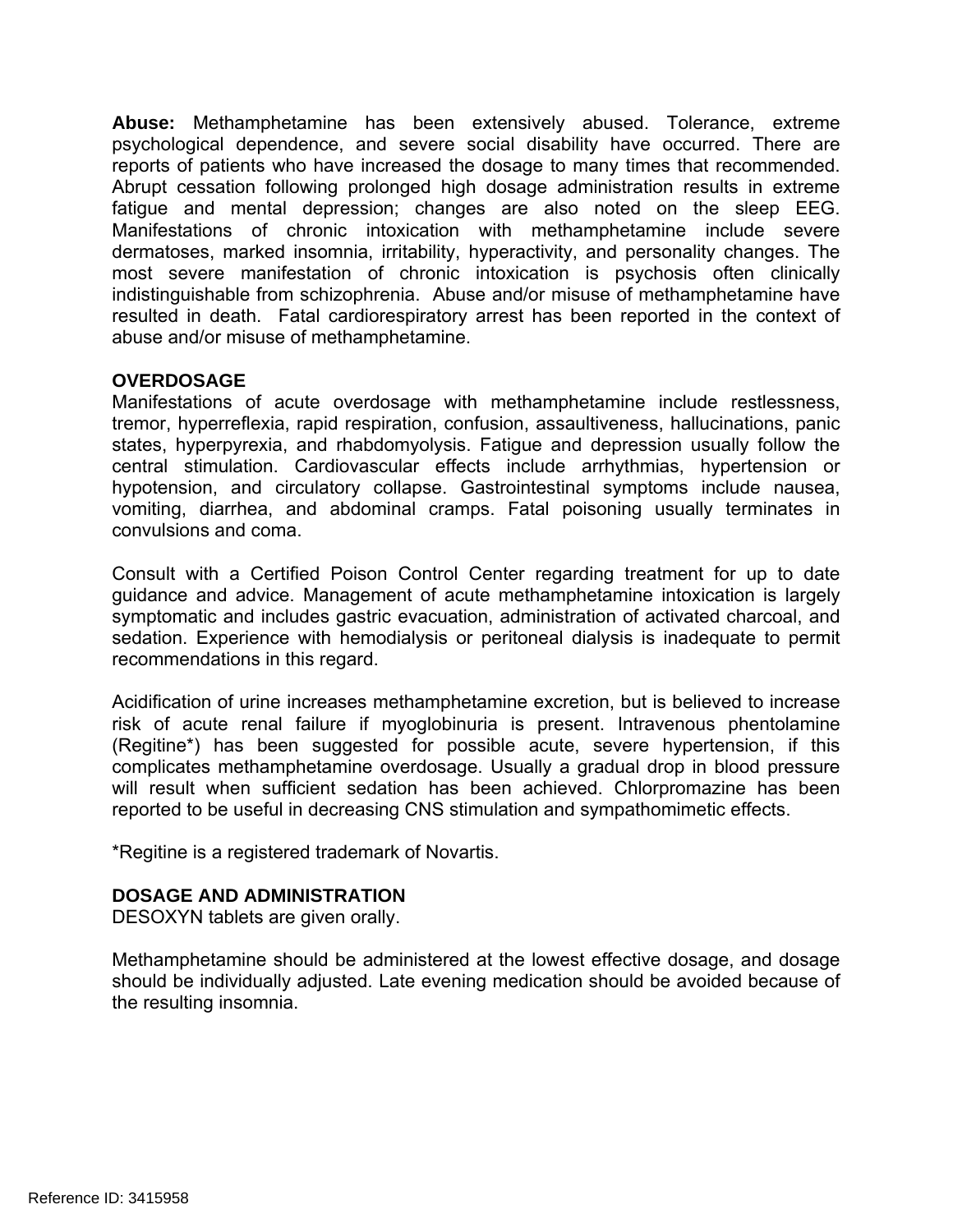**Attention Deficit Disorder with Hyperactivity:** *For treatment of children 6 years or older with a behavioral syndrome characterized by moderate to severe distractibility, short attention span, hyperactivity, emotional lability and impulsivity:* an initial dose of 5 mg DESOXYN once or twice a day is recommended. Daily dosage may be raised in increments of 5 mg at weekly intervals until an optimum clinical response is achieved. The usual effective dose is 20 to 25 mg daily. The total daily dose may be given in two divided doses daily.

Where possible, drug administration should be interrupted occasionally to determine if there is a recurrence of behavioral symptoms sufficient to require continued therapy.

**For Obesity:** One 5 mg tablet should be taken one-half hour before each meal. Treatment should not exceed a few weeks in duration. Methamphetamine is not recommended for use as an anorectic agent in children under 12 years of age.

#### **HOW SUPPLIED**

DESOXYN (methamphetamine hydrochloride tablets, USP) is supplied as white tablets imprinted with the letters OV on one side and the number 12 on the opposite side, containing 5 mg methamphetamine hydrochloride in bottles of 100 (NDC 55292-102-01).

Recommended Storage: Store below 86°F (30°C). Dispense in a USP tight, light resistant container.

Manufactured by: AbbVie LTD Barceloneta, PR 00617

For: Recordati Rare Diseases Inc., Lebanon, NJ 08833, U.S.A.



® Trademark of Recordati Rare Diseases Inc.

Revised: October 2013 **Details and Contact Contact Contact Contact Contact Contact Contact Contact Contact Contact Contact Contact Contact Contact Contact Contact Contact Contact Contact Contact Contact Contact Contact Con**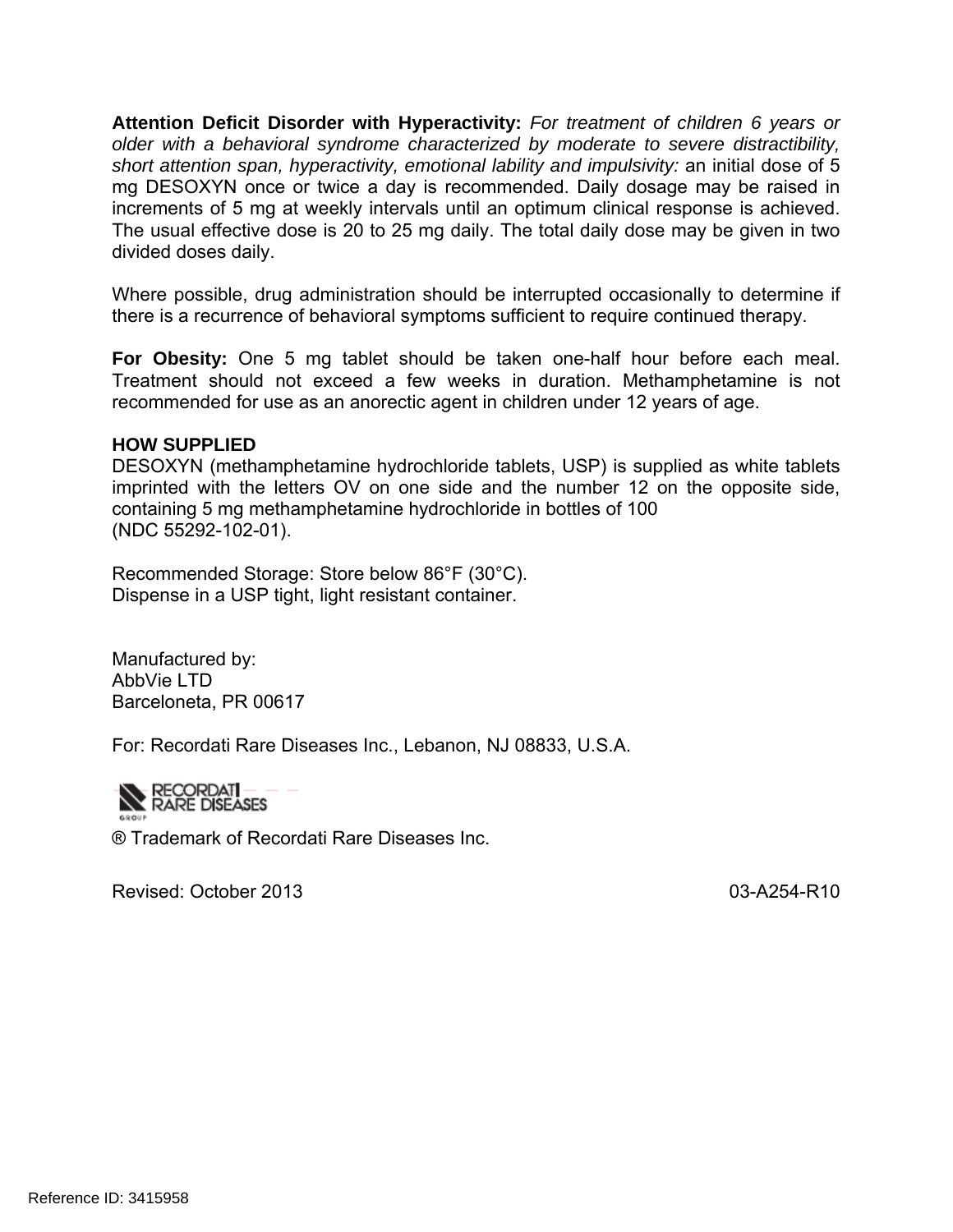# MEDICATION GUIDE  $\mathfrak{\mathfrak{E}}$ **Desoxyn®**

(Pronounced Dĕ-sŏks-ĭn) (methamphetamine hydrochloride tablets, USP)

Read the Medication Guide that comes with DESOXYN<sup>®</sup> before you or your child starts taking it and each time you get a refill.

There may be new information. This Medication Guide does not take the place of talking to your or your child's doctor about your or your child's treatment with DESOXYN.

**What is the most important information I should know about DESOXYN? The following have been reported with use of methamphetamine hydrochloride and other stimulant medicines.** 

## **1. Heart-related problems:**

- sudden death in patients who have heart problems or heart defects
- stroke and heart attack in adults
- increased blood pressure and heart rate

Tell your or your child's doctor if you or your child have any heart problems, heart defects, high blood pressure, or a family history of these problems.

Your or your child's doctor should check you or your child carefully for heart problems before starting DESOXYN.

Your or your child's doctor should check you or your child's blood pressure and heart rate regularly during treatment with DESOXYN.

**Call your or your child's doctor right away if you or your child has any signs of heart problems such as chest pain, shortness of breath, or fainting while taking DESOXYN.** 

# **2. Mental (Psychiatric) problems:**

## **All Patients**

- new or worse behavior and thought problems
- new or worse bipolar illness
- new or worse aggressive behavior or hostility

### **Children and Teenagers**

 • new psychotic symptoms (such as hearing voices, believing things that are not true, are suspicious) or new manic symptoms

Tell your or your child's doctor about any mental problems you or your child have, or about a family history of suicide, bipolar illness, or depression.

**Call your or your child's doctor right away if you or your child have any new or worsening mental symptoms or problems while taking DESOXYN, especially seeing or hearing things that are not real, believing things that are not real, or are suspicious.**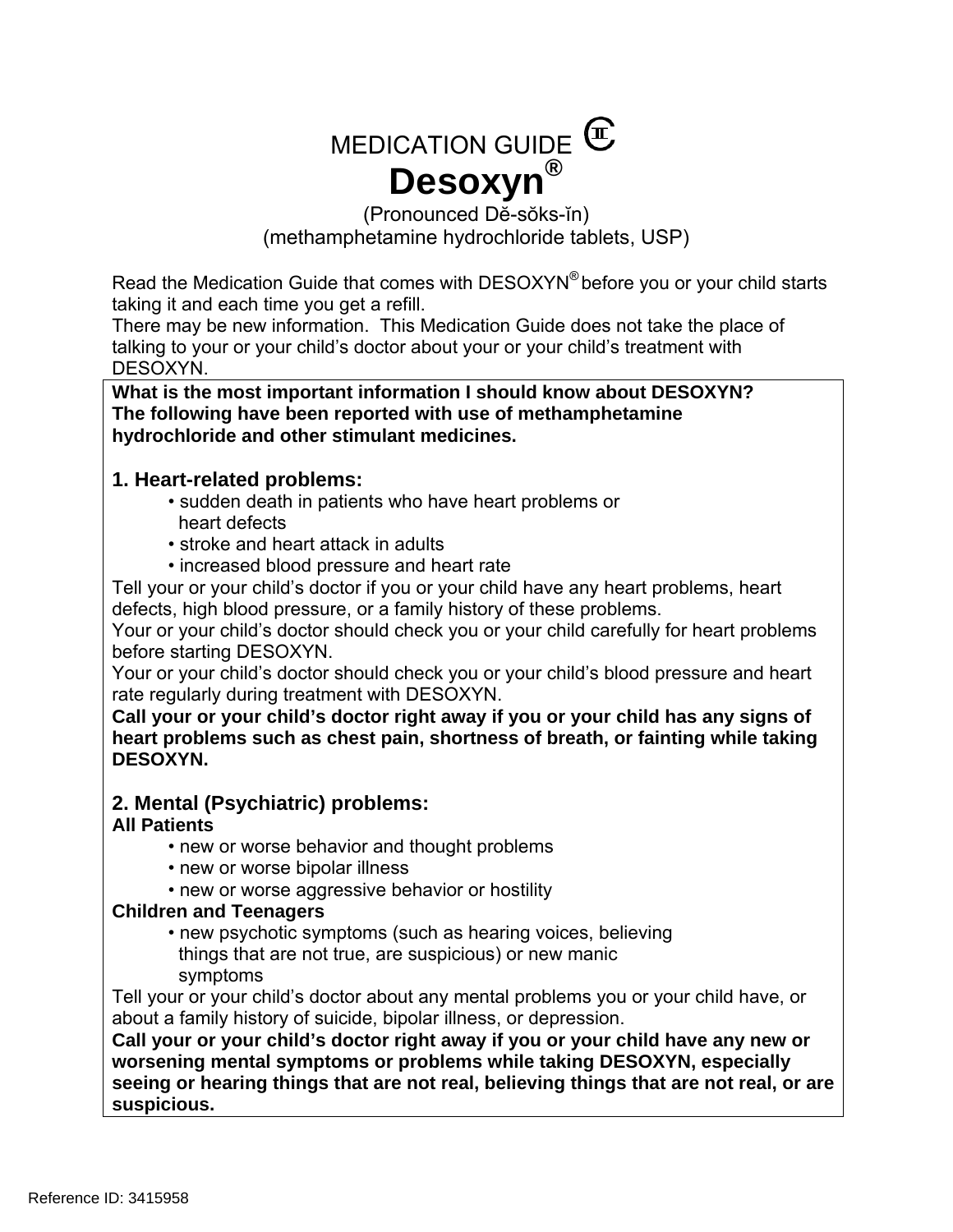**3. Circulation problems in fingers and toes** [Peripheral vasculopathy, including Raynaud's phenomenon]**:**

- fingers or toes may feel numb, cool, painful
- fingers or toes may change color from pale, to blue, to red

Tell your doctor if you have or your child has numbness, pain, skin color change, or sensitivity to temperature in your fingers or toes.

**Call you your doctor right away if you have or your child has any signs of unexplained wounds appearing on fingers or toes while taking DESOXYN.** 

## **What is DESOXYN?**

DESOXYN is a central nervous system stimulant prescription medicine. **It is used for the treatment of Attention-Deficit Hyperactivity Disorder; (ADHD).** DESOXYN may help increase attention and decrease impulsiveness and hyperactivity in patients with ADHD.

DESOXYN should be used as a part of a total treatment program for ADHD that may include counseling or other therapies.

DESOXYN is also used short-term, along with a low calorie diet, for weight loss in obese patients who have not been able to lose weight on other therapies.

**DESOXYN is a federally controlled substance (CII) because it can be abused or lead to dependence. Keep DESOXYN in a safe place to prevent misuse and abuse. Selling or giving away DESOXYN may harm others, and is against the law.** 

Tell your or your child's doctor if you or your child have (or have a family history of) ever abused or been dependent on alcohol, prescription medicines or street drugs.

## **Who should not take DESOXYN?**

DESOXYN should not be taken if you or your child:

- have heart disease or hardening of the arteries
- have moderate to severe high blood pressure
- have hyperthyroidism
- have an eye problem called glaucoma
- are agitated
- have a history of drug abuse
- are taking or have taken within the past 14 days an antidepression medicine called a monoamine oxidase inhibitor or MAOI.
- are sensitive to, allergic to, or had a reaction to other stimulant medicines

DESOXYN is not recommended for use in children less than 6 years old in the treatment of ADHD.

**DESOXYN may not be right for you or your child. Before starting DESOXYN tell your or your child's doctor about all health conditions (or a family history of) including:** 

- heart problems, heart defects, high blood pressure
- mental problems including psychosis, mania, bipolar illness or depression
- tics or Tourette's syndrome
- thyroid problems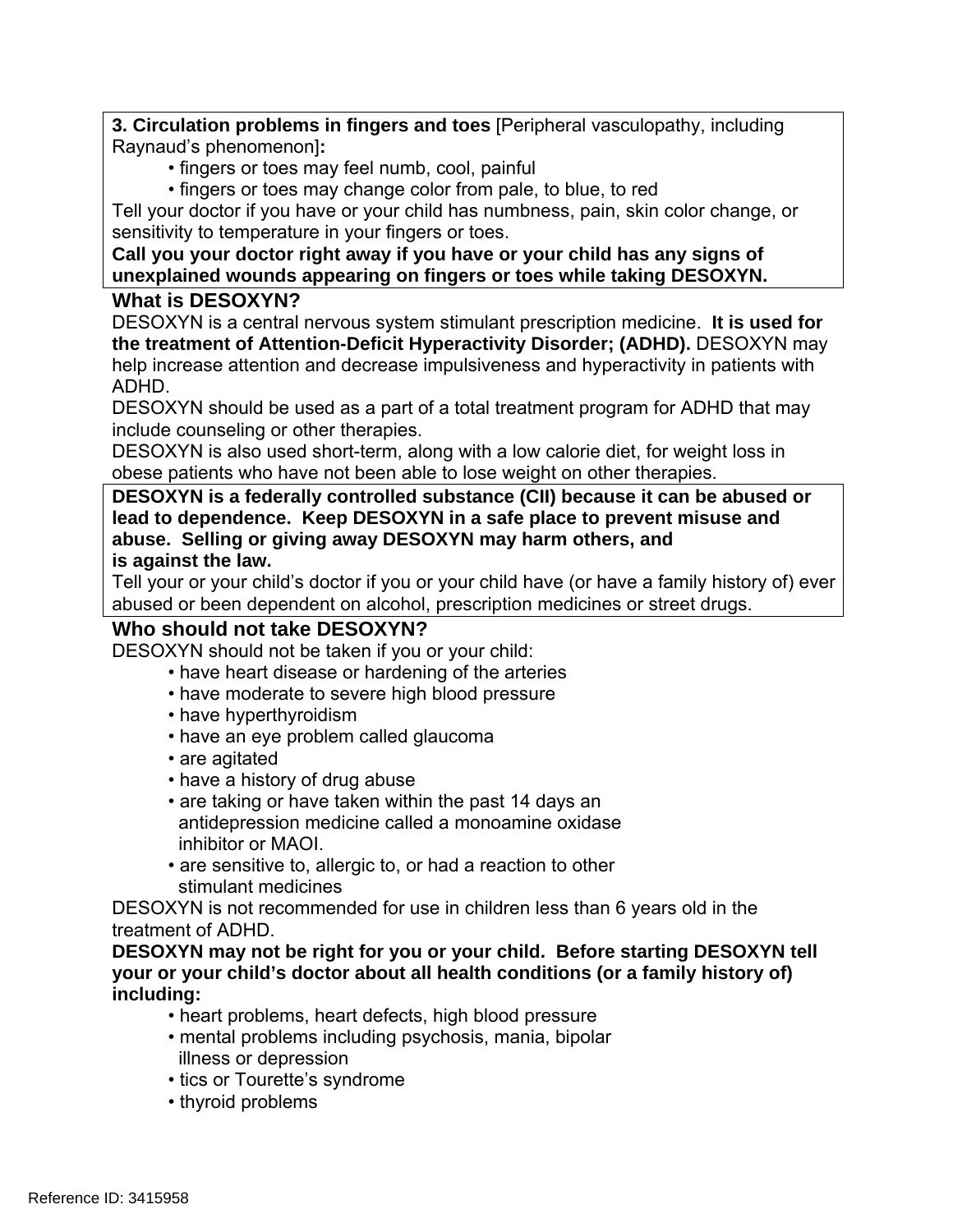- diabetes
- seizures or have had an abnormal brain wave test (EEG)
- circulation problems in fingers and toes

Tell your or your child's doctor if you or your child is pregnant, planning to become pregnant, or breastfeeding.

## **Can DESOXYN be taken with other medicines?**

**Tell your or your child's doctor about all of the medicines that you or your child take including prescription and nonprescription medicines, vitamins, and herbal supplements.** 

DESOXYN and some medicines may interact with each other and cause serious side effects. Sometimes the doses of other medicines will need to be adjusted while taking DESOXYN.

Your or your child's doctor will decide whether DESOXYN can be taken with other medicines.

## **Especially tell your or your child's doctor if you or your child takes:**

- anti-depression medicines including MAOIs
- anti-psychotic medicines
- blood pressure medicines
- insulin
- seizure medicines

Know the medicines that you or your child takes. Keep a list of your medicines with you to show your doctor and pharmacist.

## **Do not start any new medicine while taking DESOXYN without talking to your or your child's doctor first.**

## **How should DESOXYN be taken?**

- **Take DESOXYN exactly as prescribed.** Your or your child's doctor may adjust the dose until it is right for you or your child.
- DESOXYN is usually taken 1 or 2 times each day.
- From time to time, your or your child's doctor may stop DESOXYN treatment for a while to check ADHD symptoms.
- Your or your child's doctor may do regular checks of the blood, heart, and blood pressure while taking DESOXYN. Children should have their height and weight checked often while taking DESOXYN. DESOXYN treatment may be stopped if a problem is found during these check-ups.
- **If you or your child takes too much DESOXYN or overdoses, call your or your child's doctor or poison control center right away, or get emergency treatment.**

## **What are possible side effects of DESOXYN?**

See **"What is the most important information I should know about DESOXYN?"** for information on reported heart and mental problems.

## **Other serious side effects include:**

- slowing of growth (height and weight) in children
- seizures, mainly in patients with a history of seizures
- eyesight changes or blurred vision